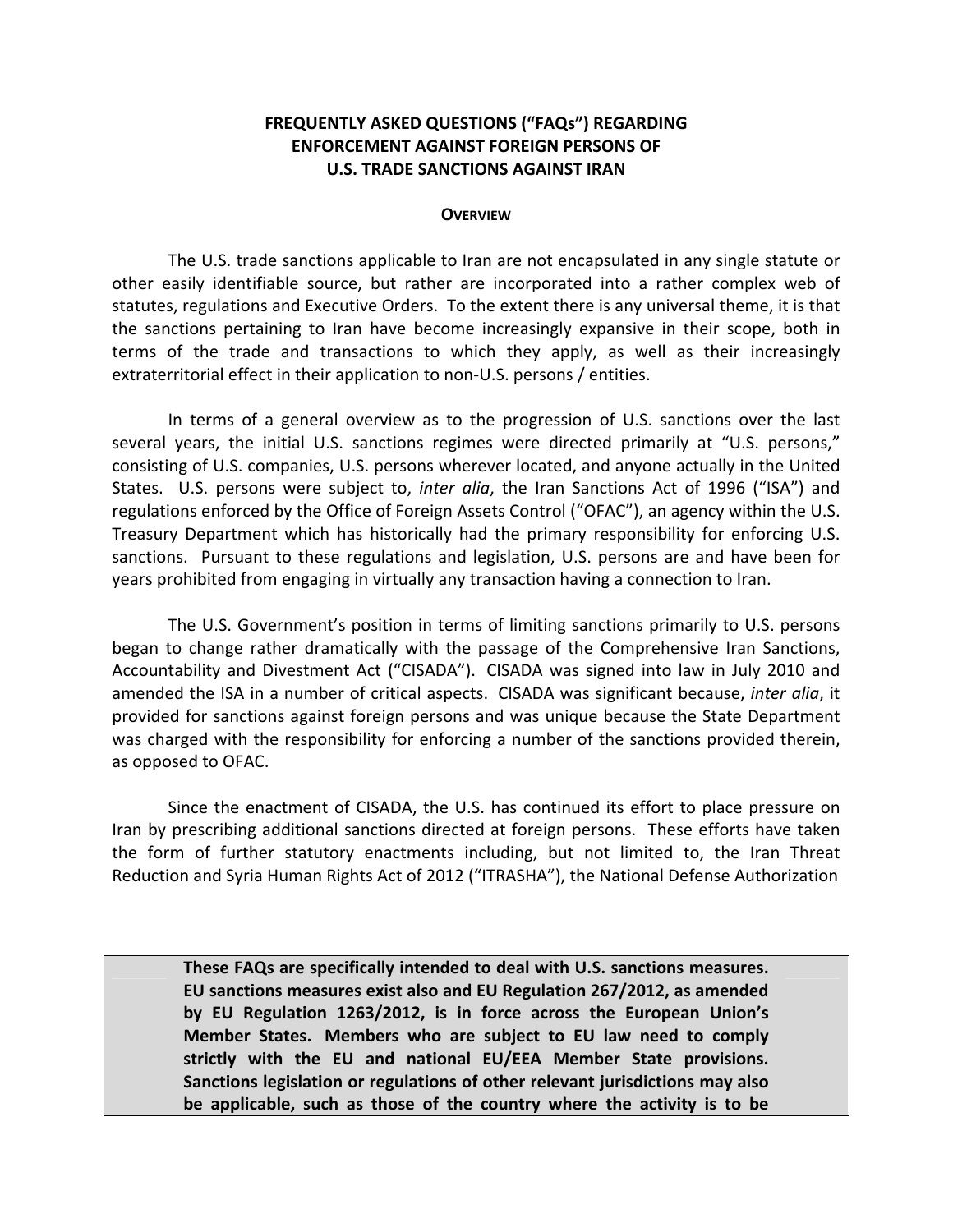## **performed including the law of the flag state; or the country of the Member's domicile etc.**

Act for 2012 ("NDAA 2012"), and the National Defense Authorization Act for 2013 ("NDAA 2013"). Additionally, the Iranian sanctions regime has been supplemented, and, in many instances, significantly expanded, by a series of Executive Orders authorizing sanctions against foreign persons. These Executive Orders include E.O. 13590 issued in November 2011, E.O. 13608 issued in May 2012 and E.O. 13622 issued in July 2012, amongst others.

The below FAQs summarize the more relevant statutory enactments and E.O.s as to foreign persons and provide useful comments on some of the more practical implications of the sanctions regime. The FAQs below should not, however, be considered a comprehensive analysis of the sanctions implicated by any potential transaction. It is recommended that anyone of whatever nationality considering carrying out any business with an Iranian connection seek legal advice to avoid inadvertent violations and/or unexpected delays and disruptions to their trade. With that background, the following FAQs may be of assistance.

#### **FAQs**

#### **1. WHAT ARE THE BASES FOR ENFORCEMENT OF TRADE SANCTIONS AGAINST IRAN UNDER U.S. LAW?**

As explained above, the current body of U.S. trade sanctions against Iran does not derive from any single source, but rather from a rather wide array of statutes, regulations and Executive Orders.

### **2. WHAT IS AN EXECUTIVE ORDER?**

An Executive Order is a decree by the President of the United States that has the force of law even though it has not been issued through the normal and customary legislative process.

#### **3. WHO IS RESPONSIBLE FOR ENFORCEMENT OF U.S. TRADE SANCTIONS IN THE U.S.?**

Depending on the source of the sanction, enforcement of U.S. trade sanctions can be delegated to the State Department, the Treasury Department, or both, as well as other departments or agencies. As a very general rule, however, where the sanction relates to foreign persons or the carriage of petroleum or petrochemical products, the State Department is generally charged with primary enforcement responsibility.

### **4. ON WHOM MAY SANCTIONS BE IMPOSED?**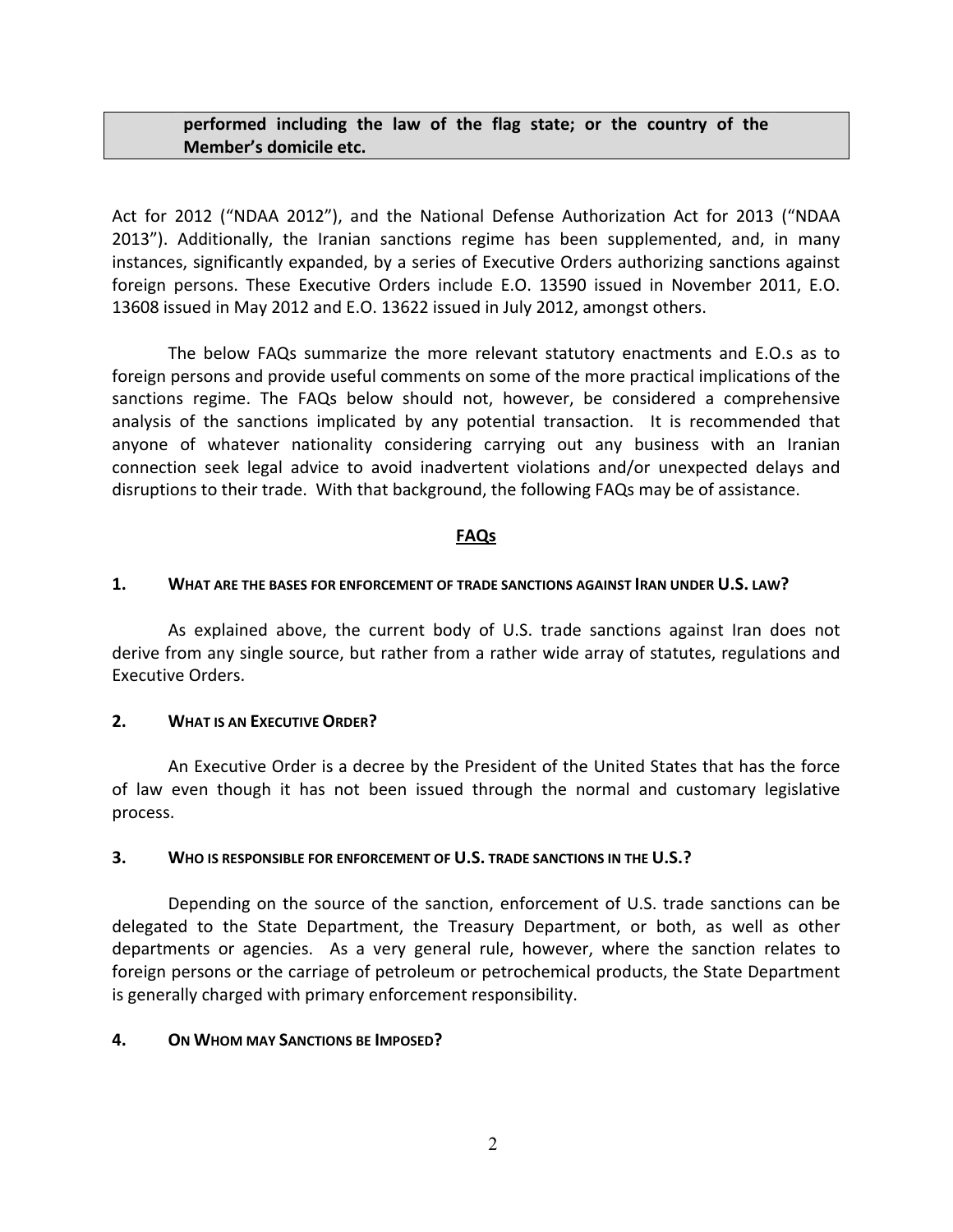As a general proposition, sanctions may be imposed on the foreign person (which includes a natural person, a business organization and its successor, a governmental entity operating as a business enterprise or a successor to any such entity) engaging in the sanctionable conduct. According to guidance from the State Department, all types of business organizations and enterprises fall within this broad definition of person including without limitation a corporation, business association, partnership, society, trust, financial institution, insurer, underwriter, and/or guarantor.

Additionally, sanctions may be imposed on any successor entity to the primary sanctioned target, any person who owns or controls the primary sanctioned target (provided that person knew or should have known that the primary target engaged in such conduct), or any person under common ownership or control with the sanctioned target, provided that person knowingly participated in the sanctionable conduct.

Furthermore, certain sanctions (including those imposed under the ISA, as amended by CISADA and ITRASHA) include the possibility of excluding the foreign person's corporate officers, principals and controlling shareholders from entering the U.S. and imposing sanctions on its principal executive officers. With respect to the latter, the sanctions against the principal officers can consist of the same type of financial sanctions that can be imposed against the sanctioned person (*see* FAQ #5) such as blocking any property of the officer that comes within the U.S. and denying the officer access to the U.S. banking system.

### **5. WHAT TYPES OF SANCTIONS CAN BE IMPOSED ON FOREIGN PERSONS?**

Due to the fact that the potential sanctions derive from various sources, the type of sanctions that might be imposed will often depend on which statute or E.O. was violated. Some of the more significant sanctions that might be imposed include the following:

- (i) denying the foreign person access to the U.S. banking system, which would include the inability to effect any transaction anywhere in the world in U.S. dollars regardless of whether that transaction has anything to do with sanctionable conduct;
- (ii) blocking property of the foreign person that comes within the jurisdiction of the U.S., including U.S. dollar wire transfers;
- (iii) preventing the corporate officers, principals or controlling shareholders of the foreign person from entering the U.S.;
- (iv) imposing sanctions on the principal executive officers of the foreign person; and
- (v) in some instances prohibiting a vessel from entering the U.S. for a period of two years (*see* FAQ # 11 below).

### **6. DO FOREIGN PERSONS ALSO FACE CIVIL OR CRIMINAL PENALTIES?**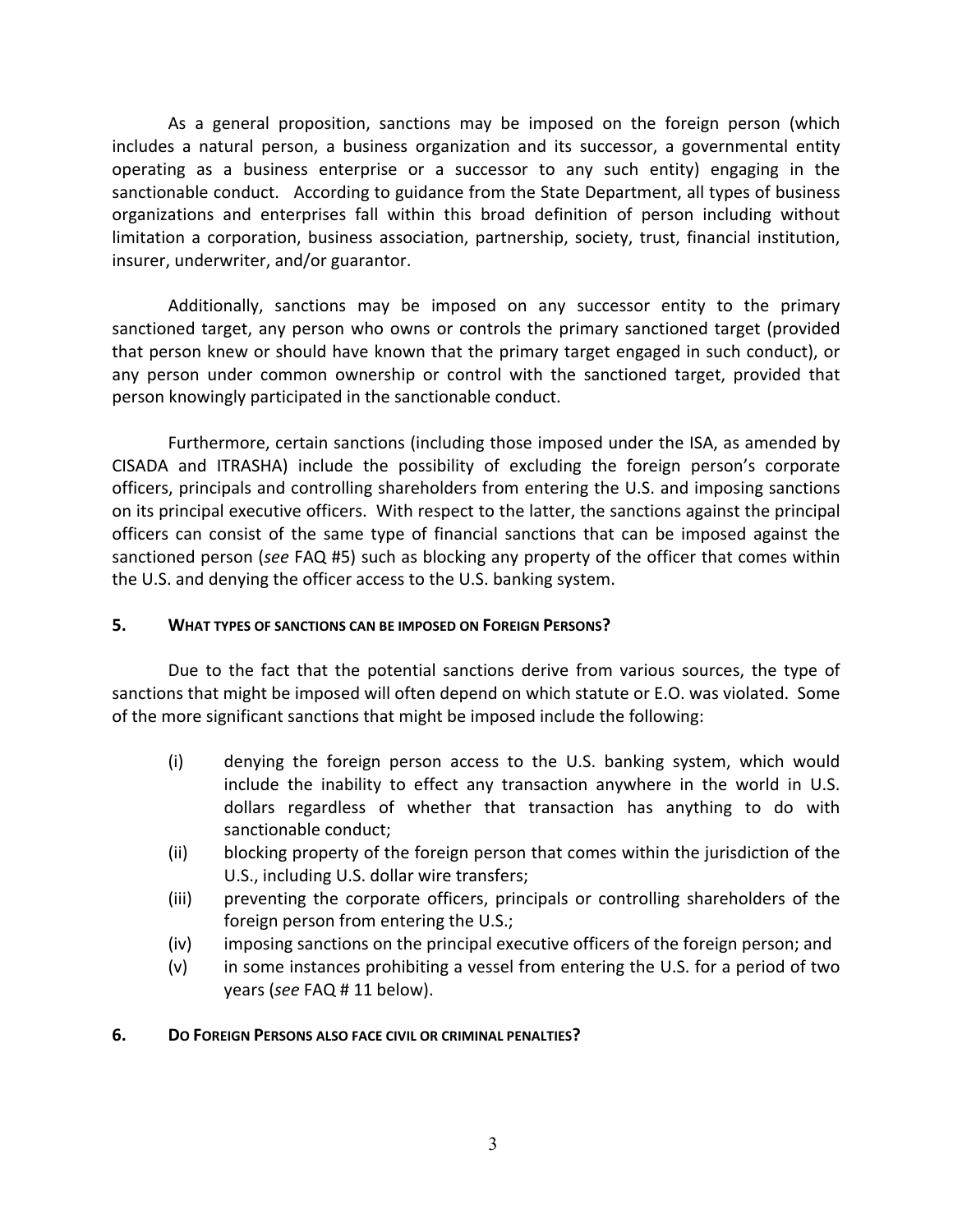The list of potential sanctions identified in the recent E.O.s and ISA, as amended by CISADA and ITRASHA, do not include the imposition of civil or criminal penalties against foreign persons. However, with the enactment of NDAA 2013, which takes effect on July 1, 2013, foreign persons may face the same civil and criminal penalties authorized under the International Emergency Economic Powers Act ("IEEPA").

Under IEEPA, "persons" are subject to the imposition of civil and criminal penalties for violating, attempting to violate, conspiring to violate or causing a violation of any sanction regulation enforced by OFAC. The OFAC regulations generally consist of the sanctions directed at U.S. persons, and insofar as Iran is concerned, prohibit U.S. persons from engaging in virtually any transaction having a connection to Iran or a person/entity/vessel on the Specially Designated Nationals list ("SDN" – see FAQ #8), including exporting any services to or for the benefit of Iran or a SDN. (OFAC administers sanctions regulations pertaining to transactions with other countries, and thus the penalties that can be imposed under the IEEPA are not limited to Iranian transactions, but for purposes of this FAQ, the focus is on Iran.)

Historically the IEEPA was considered as applying only to U.S. persons. However, because the IEEPA on its face does not limit its application to only "U.S. persons," the U.S. authorities very recently have taken the position that any person who can be considered subject to the general jurisdiction of the U.S. (*e.g.* a company that does substantial U.S.‐related business even if not located in the U.S.) may be subject to the IEEPA for "causing" a U.S. person to violate the sanction regulations. Such a person may be subject to a civil fine to the greater of \$250,000 or twice the amount of the transaction at issue and criminal penalties up to \$1 million per violation with a potential imprisonment up to twenty (20) years per violation.

By way of example, certain foreign banks were alleged by OFAC to have violated the IEEPA by altering U.S. dollar wire transfer details to remove any reference to the nexus between the transaction and a sanctioned country. OFAC alleged that this conduct caused the U.S. banks processing the transfers to violate the OFAC regulations because the U.S. banks (unknowingly) exported financial services from the U.S. for the benefit of Iran or other sanctioned countries, and as such, the foreign banks caused a violation within the scope of the IEEPA. Settlements were eventually reached between OFAC and the foreign banks, but the allegations demonstrate the broad interpretation recently advanced by the U.S. insofar as the IEEPA is concerned and its application to foreign persons.

Consequently, under the IEEPA, a foreign person may be subject to civil and criminal penalties if it otherwise conducts substantial business in the U.S. and "causes" a U.S. person to violate the regulations administered by OFAC. The instances of such conduct may be limited but would include as an example a shipowner or Club which engages in substantial and regular business within the U.S. receiving or making payments in U.S. dollars for any transaction that has a connection to Iran or to an SDN, even though no U.S. persons are involved in the underlying transaction, and manipulating the payment instructions to conceal the fact that the underlying transaction has a connection to Iran or a SDN.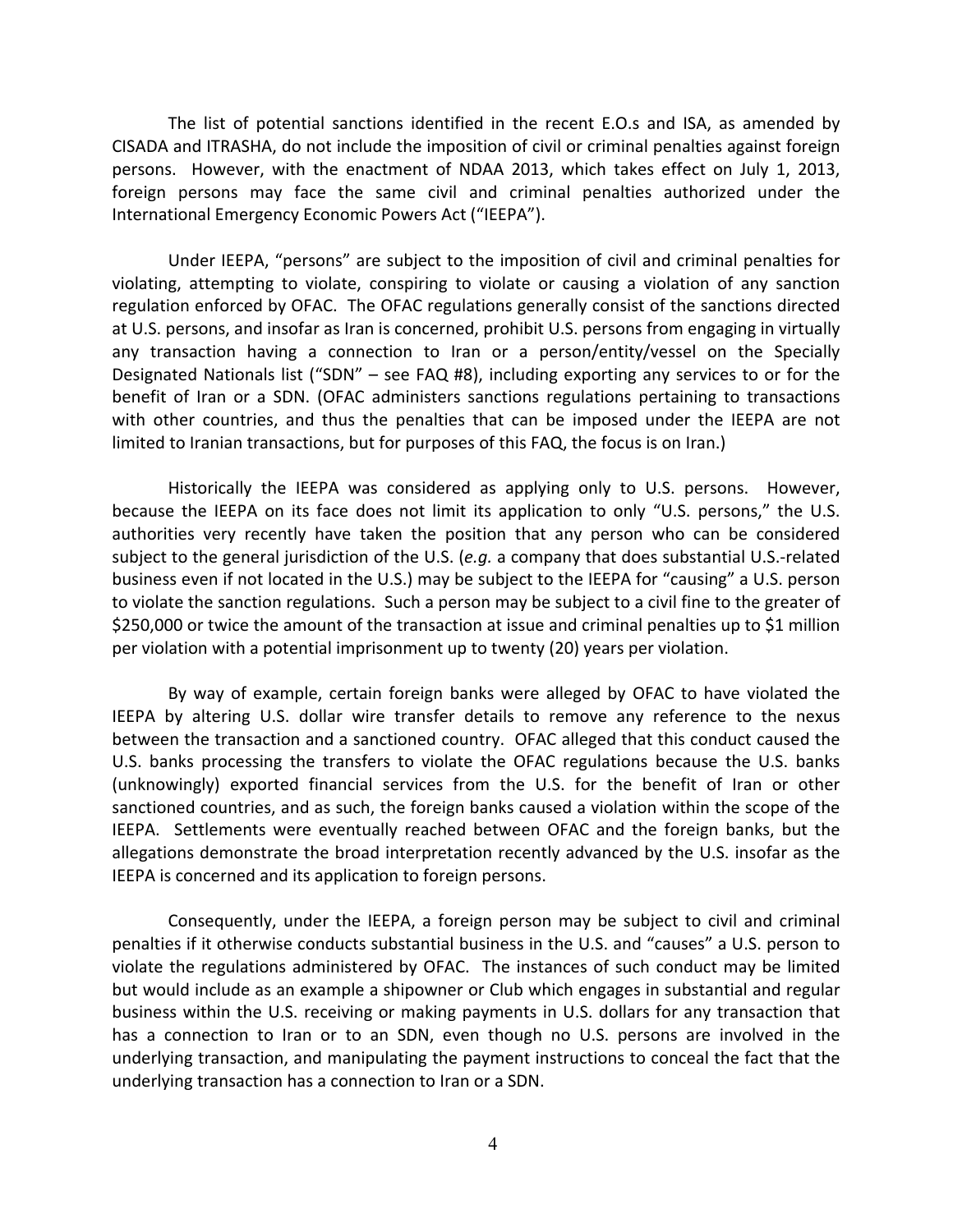The NDAA 2013 will expand the scope of IEEPA by providing that the IEEPA civil and criminal penalties shall apply to a person who "violates, attempts to violate, conspires to violate, or causes a violation" of the NDAA 2013 or any regulations enacted thereunder. In this way, NDAA 2013 confirms that a foreign person may face civil or criminal penalties in addition to the types of penalties described in FAQ #5.

# **7. WHAT IS THE MEANING OF KEY TERMS USED IN THE VARIOUS SANCTIONS IMPOSED BY THE U.S.?**

Each sanction source may have its own definitions section, but some of the key terms seen in one or more of the sanctions include the following:

- x "*Due diligence*" is not defined in any of the legislation but it generally includes an analysis of whether the foreign person had in place sufficient procedures and safeguards to reasonably protect against the possibility of engaging in sanctionable conduct. What is required to exercise due diligence will depend on the circumstances. (*See also* FAQ#10 for a further discussion on due diligence).
- x "*Financial institution*" includes, *inter alia*, an insurance company, including an agency or underwriter, but when the term "foreign financial institution" is used, it typically does not include an insurance company, but rather refers to traditional banking institutions.
- **•** "*Knowingly*" means that a person or entity has actual knowledge, or should have known, of the conduct, the circumstance, or the result. (*See also* FAQ #9 below discussing further the meaning of "knowingly").
- x "*Petrochemical product*" includes any aromatic, olefin, or synthesis gas, and any derivative of such a gas, including ethylene, propylene, butadiene, benzene, toluene, xylene, ammonia, methanol, and urea. (For guidance as to specific "petrochemical products" that may be subject to sanctions, please see the State Department's "Sanction Information and Guidance" available at http://www.state.gov/e/eb/tfs/spi/iran/fs/200316.htm).
- x "*Petroleum resources*" includes petroleum, refined petroleum products, oil or liquefied natural gas, natural gas resources, oil or liquefied natural gas tankers, and products used to construct or maintain pipelines used to transport oil or liquefied natural gas.
- x "*Refined petroleum products*" means diesel, gasoline, jet fuel (including naphtha‐ type and kerosene‐type jet fuel) and aviation gasoline. (For guidance as to specific "petroleum products" that may be subject to sanctions, please see the State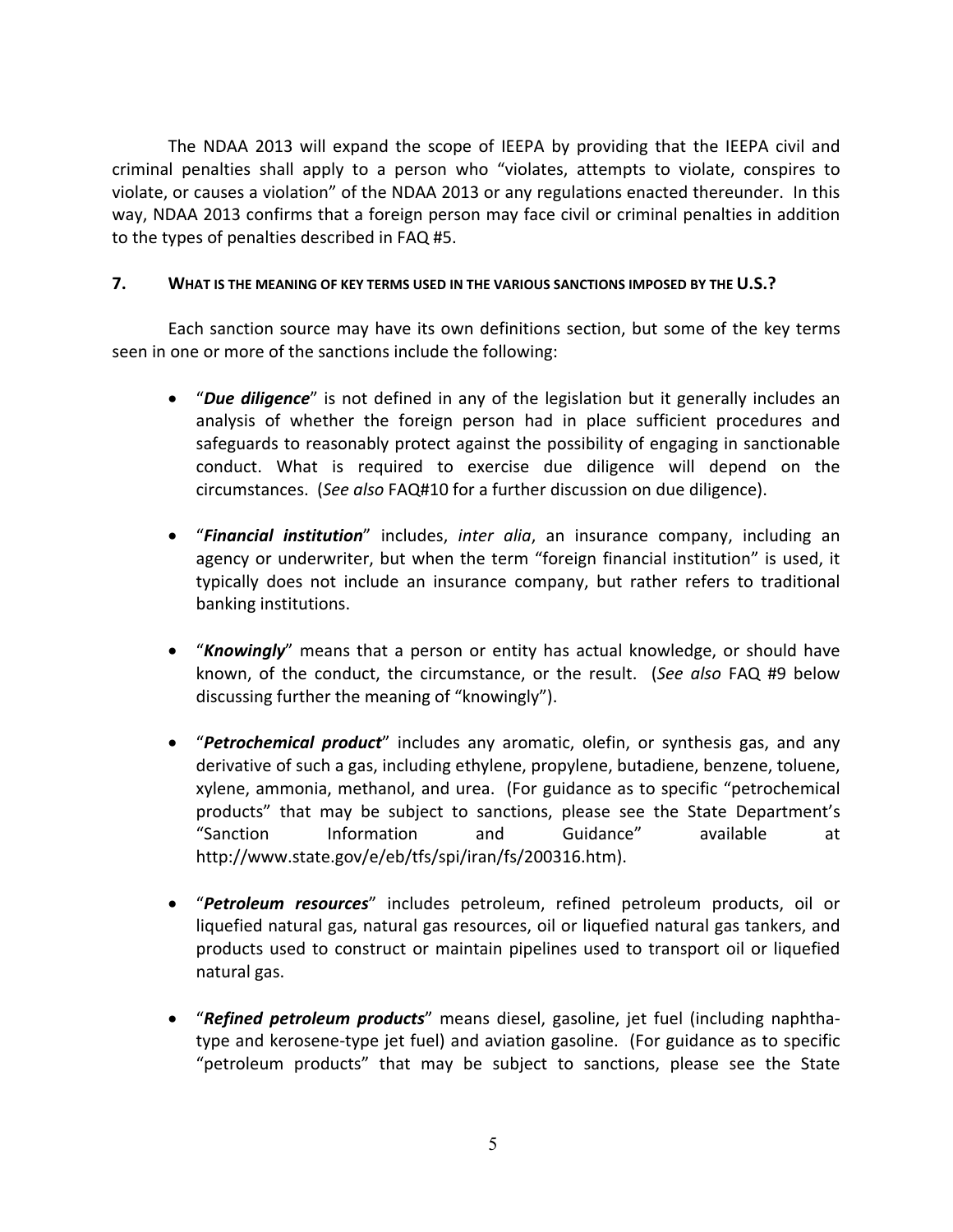Department's "Sanction Information and Guidance" available at http://www.state.gov/e/eb/tfs/spi/iran/fs/200316.htm).

• "Significantly" is not defined but the Treasury Department has indicated in its guidance publications that a number of factors are considered in determining "significance," including size, number, and frequency; type, complexity, and commercial purpose; and the ultimate economic benefit conferred on the sanctions target. However, as explained, the State Department (not Treasury) generally has primary responsibility for enforcing the sanctions directed at foreign persons. While one cannot be certain, it is believed likely that the State Department will apply the same factors in assessing whether a transaction is significant.

### **8. WHAT IS THE U.S. SPECIALLY DESIGNATED NATIONALS ("SDN") LIST?**

The SDN list is published by and updated regularly by OFAC which describes the list as follows:

As part of its enforcement efforts, OFAC publishes a list of individuals and companies owned or controlled by, or acting for or on behalf of, targeted countries. It also lists individuals, groups, and entities, such as terrorists and narcotics traffickers, designated under programs that are not country‐specific. Collectively, such individuals and companies are called "Specially Designated Nationals" or "SDNs." Their assets are blocked and U.S. persons are generally prohibited from dealing with them.

(A searchable version of the list is available at  $\frac{http://sdnsearch.ofac.treas.gov/}{$  $\frac{http://sdnsearch.ofac.treas.gov/}{$  $\frac{http://sdnsearch.ofac.treas.gov/}{$ .) A U.S. person, which again includes a U.S. person wherever located, is prohibited from virtually any transaction having a connection to anyone on the SDN list absent a specific license from OFAC.

The SDN list, in and of itself, does not apply to foreign persons and, therefore, foreign persons are not prohibited from transacting with parties on the SDN list. However, both OFAC and the Department of State have suggested that foreign persons could sustain "reputational damage" if they deal with parties on the SDN list. Further, a foreign person which "causes" a U.S. person to violate the SDN prohibitions may be subject to civil and criminal penalties under the IEEPA (*see* FAQ #5). **Additionally**, as of July 1, 2013, the NDAA 2013 incorporates the SDN list into certain of its sanctions provisions, and does prohibit foreign persons from dealing with parties on the SDN list with respect to certain goods and services. (*See* FAQ# 17). As such, to avoid the imposition of sanctions related to the SDN list, foreign persons should ensure that any transaction with or involving an entity on the SDN list does not come within U.S. jurisdiction (*e.g.*, U.S. dollars routed through a U.S. bank) and also that it is not the type of activity that could lead to the imposition of U.S. sanctions.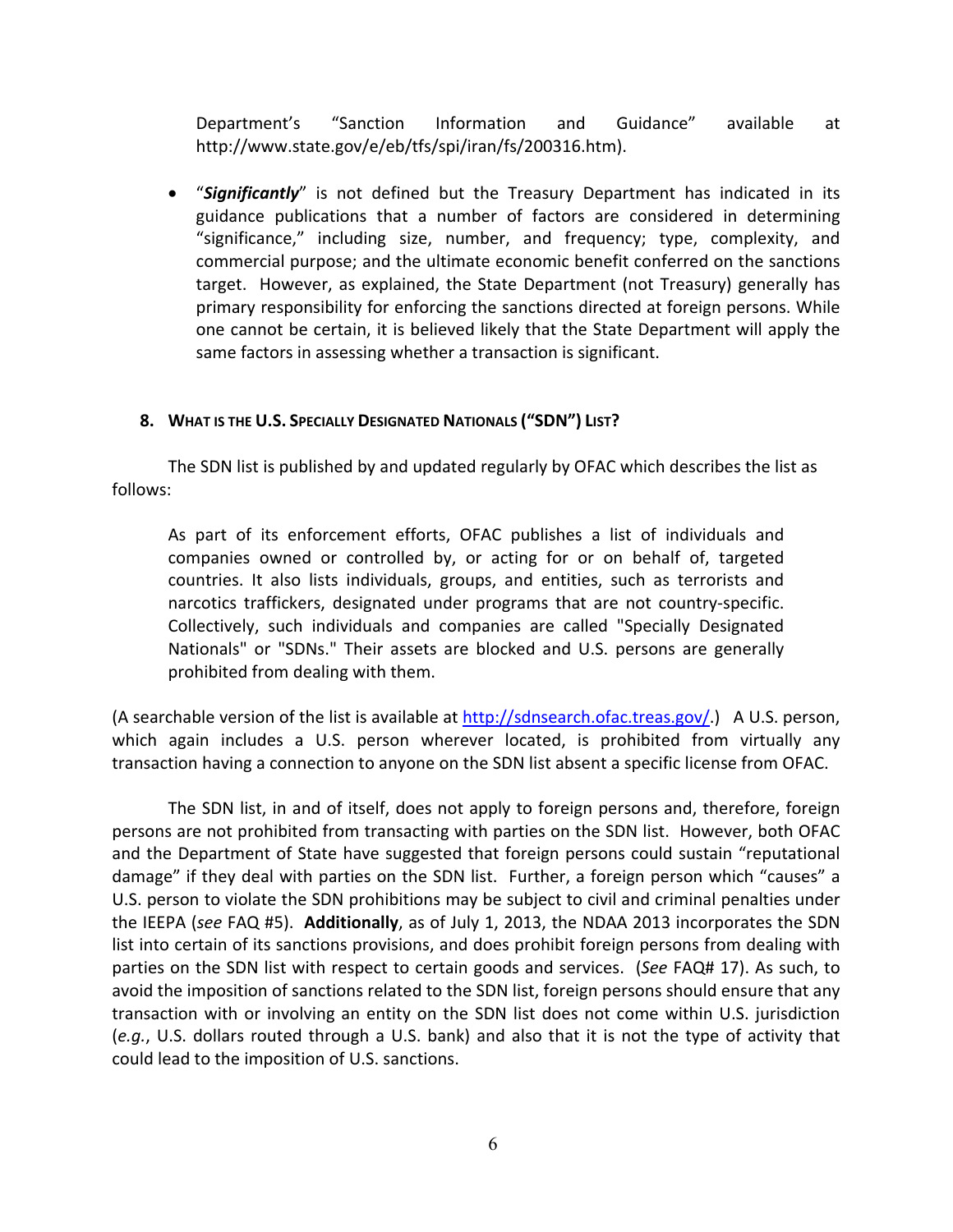#### **9. WHAT DEGREE OF CULPABILITY IS REQUIRED FOR TRADE SANCTIONS TO APPLY UNDER U.S. LAW?**

Generally speaking, U.S. sanctions target conduct done "knowingly." Depending on the requirements of the specific sanction, "knowingly" may require a showing of actual knowledge, whereas in other instances it may be sufficient that the person "should have known" of the conduct, circumstance, or result. There is no test or defined set of factors that will be examined to determine if a person "should have known" of a specific conduct, circumstance or result. It is believed that in assessing the existence of "should have known," the U.S. authorities will examine, similar to what is examined in a due diligence analysis (*see* FAQ #10 below), whether the foreign person had in place sufficient procedures and safeguards to reasonably protect against the possibility of engaging in sanctionable conduct.

## **10. WHAT DOES IT MEAN WHEN A SANCTION PROVIDES AN EXCEPTION FOR THE EXERCISE OF "DUE DILIGENCE" BY THOSE PROVIDING INSURANCE SERVICES?**

As explained herein, several sanctions provide that those providing insurance services are not subject to sanctions provided they exercised "due diligence" to reasonably ensure that they do not provide insurance for sanctionable conduct. Due diligence is not specifically defined but for the most part the sanctions having a due diligence exception provide that a person providing underwriting services, insurance or reinsurance is not subject to sanctions if it has established and enforced policies, procedures, and controls to ensure that the person does not provide its services in relation to sanctionable conduct.

While there is no set definition, the State Department has provided guidance on the meaning of the term. That guidance provides several non‐exhaustive examples of what steps might be taken to exercise due diligence including, but not limited to, confirming that an entity owned or controlled by Iran is not involved in the transaction, reviewing on a regular basis OFAC's SDN list, searching commercial databases and verifying ownership structure of unknown companies, and in the case of transportation of crude oil, petroleum or petrochemical products, verifying that Iran is not the origin of the cargo.

The State Department has also advised that due diligence measures could include inserting coverage exclusions for losses associated with sanctionable conduct. The State Department has also suggested that due diligence could include establishing strict underwriting policies and procedures that scrutinize the business activity of prospective insured persons and decline risks that present a "probability" of insuring sanctionable conduct. The State Department guidance is not definitive on precisely the policies or procedures that might demonstrate due diligence, but state that such procedures "may" include "affirmative, rigorously applied" company rules against engaging in sanctionable conduct, instruction of employees regarding prohibited and sanctionable activity with Iran, and active monitoring, inspection and diligence on customers' activities.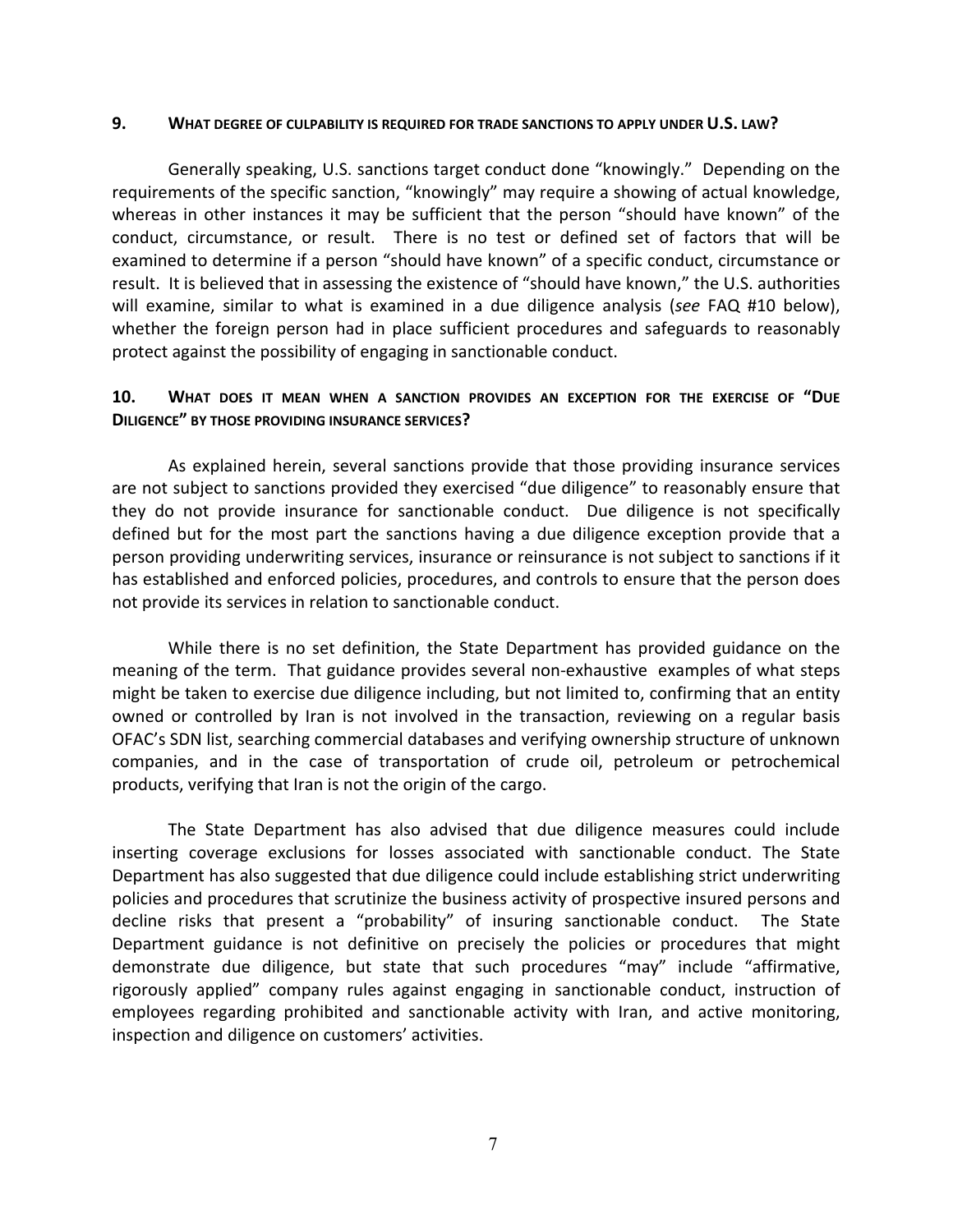In our view, the lack of definitive requirements from the State Department, coupled with the discretionary language used in the guidance provided when identifying the nonexhaustive list of policies/procedures, indicates that the State Department would consider what measures are practical and appropriate under the circumstances in assessing whether due diligence exists. For instance, a measure such as active monitoring of customers identities might be more feasible in the case of vessel owners, but less so in the insurance context, where an insurer may be expected to be fully aware of who it insures but may encounter practical difficulties in monitoring the day to day activities of their Members. We believe that State Department would have to take practicality into account in assessing whether due diligence was exercised in a particular situation.

## **11. WHAT CONDUCT IS CURRENTLY SANCTIONABLE WITH RESPECT TO FOREIGN PERSONS ENGAGED IN THE TRANSPORTATION OF CRUDE OIL AND PETROLEUM PRODUCTS** *FROM* **IRAN?**

- x **Transportation of crude oil from Iran**: if a vessel is used to transport crude oil from Iran to another country, a controlling beneficial owner is subject to sanctions if it had "actual knowledge" that the vessel was so used and anyone who otherwise owns, operates, controls or insures such a vessel is subject to sanctions if they "knew or should have known" that the vessel was so used. [ITRASHA]
	- o **NOTE**: Guidance from the State Department suggests that the term "from" Iran is not limited to actual loading in Iran but is also intended to capture situations where Iran is the country of origin regardless of the place of loading.
	- o **NOTE:** While "storage" is not specifically mentioned, the State Department has suggested that it considers storage of crude oil from Iran to fall within the scope of the sanctions, and thus, it is believed that providing insurance with respect to such storage would also be considered sanctionable to the same extent as insuring the actual transportation.
	- o **NOTE:** Sanctions cannot be imposed if the crude oil was transported from Iran to a country holding a "NDAA" waiver from the U.S. at the time of the transportation of the crude oil. The U.S. grants NDAA waivers to countries which have demonstrated that they have significantly reduced their importation of Iranian oil. Currently 20 countries hold NDAA waivers consisting of Belgium, China, France, Germany, Greece, India, Italy, Japan, Malayasia, Poland, Singapore, South Africa, South Korea, Spain, Sri Lanka, Taiwan, The Czech Republic, The Netherlands, The United Kingdom, and Turkey.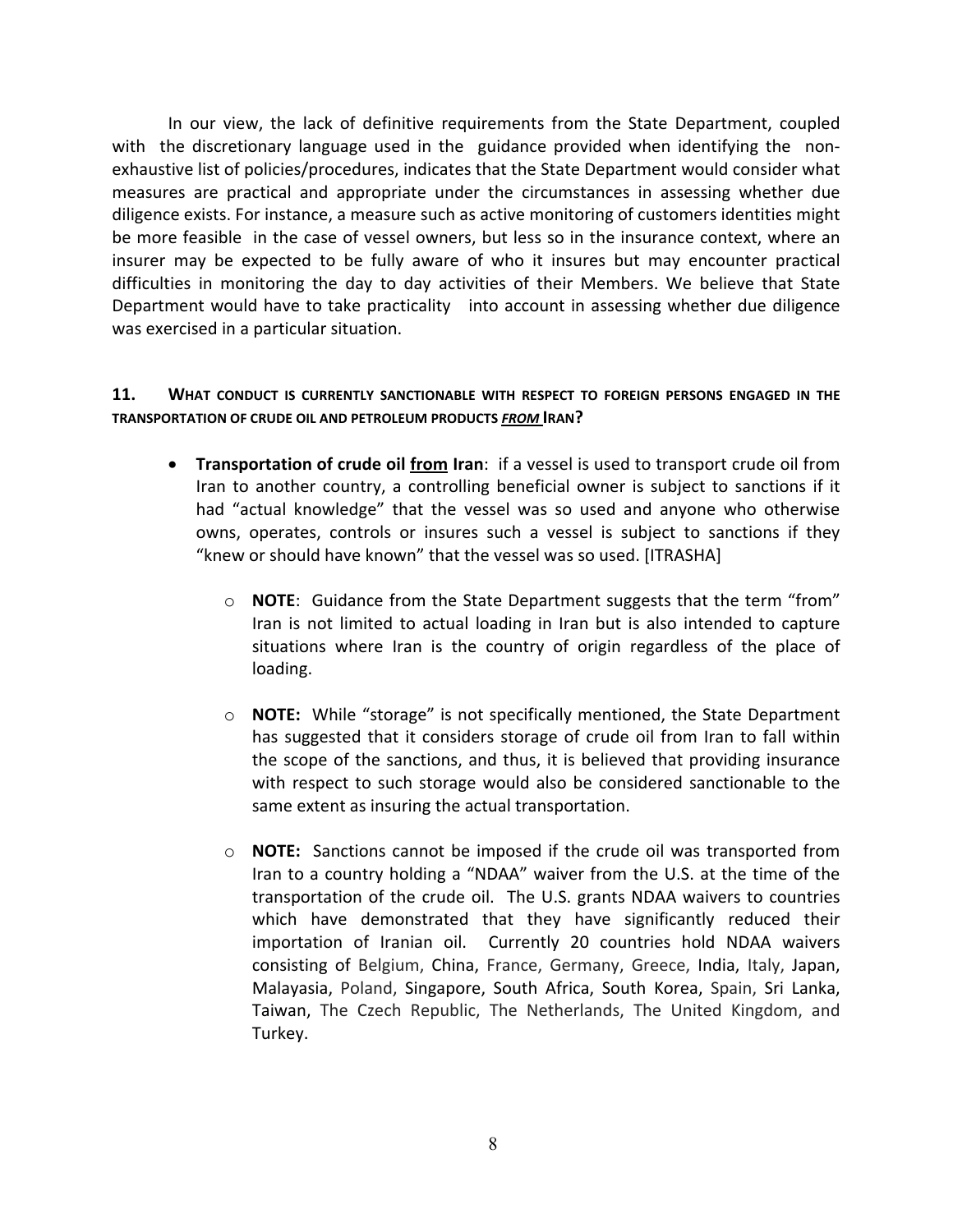- **Further note**: while there is no definitive ruling or guidance from the State or Treasury Departments, it is believed that an insurer will also not be sanctioned for providing insurance for a transaction that would otherwise be sanctionable save for the existence of a NDAA waiver.
- x **Concealing Iranian origin of crude oil and refined petroleum products**: if a vessel is used in a manner that conceals the Iranian origin of crude oil or refined petroleum products transported on the vessel, a controlling beneficial owner is subject to sanctions if it had actual knowledge the vessel was so used and anyone who otherwise owns, operates, controls or insures the vessel is subject to sanctions if they knew or should have known. [ITRASHA]
	- $\circ$  Concealing conduct includes permitting the vessel to suspend the operation of its satellite tracking device.
	- o Concealing also includes obscuring or concealing the ownership, operation or control of the vessel by the Government of Iran, the National Iranian Tanker Company, or IRISL, or any other entity determined by the U.S. to be owned or controlled by any of these three. **A person is deemed to have actual knowledge that a vessel is so owned, operated or controlled if the vessel appears on the list of Specially Designated Nationals published by OFAC and updated regularly**. A searchable version of the list is available at http://sdnsearch.ofac.treas.gov/.
	- o **NOTE**: the sanctions imposed can include barring the vessel engaged in sanctionable activity from" landing" at a U.S. port for **two years** after the sanctions are imposed. "Landing" is not defined, but it is believed that this provision will be broadly construed and could result in a vessel being prohibited from, *inter alia*, entering a U.S. port, docking in a U.S. port or conducting any cargo operations in a U.S. port.

## **12. CAN INSURERS AND UNDERWRITERS BE SANCTIONED WITH RESPECT TO THE TRANSPORTATION OF CRUDE OIL AND REFINED PETROLEUM PRODUCTS** *FROM* **IRAN?**

Yes. Underwriters, insurers and reinsurers can be subject to sanctions under the ISA, as amended by CISADA and ITRASHA, for the conduct described in FAQ #11 above. The legislation however provides that sanctions may not be imposed for that conduct with respect to an underwriter, insurer or reinsurer if the person has exercised "due diligence" as discussed in FAQ #10.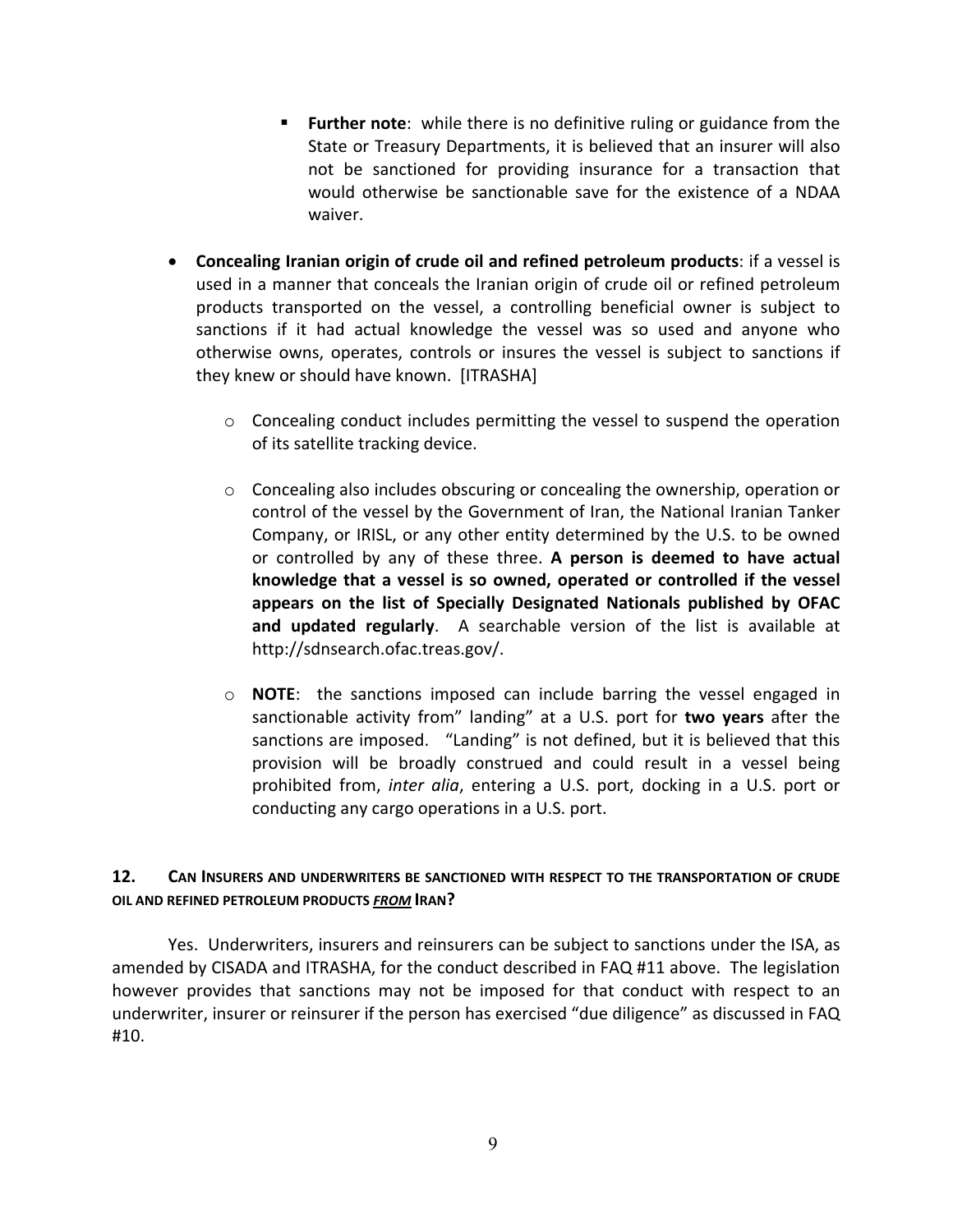## **13. ARE INSURERS AND UNDERWRITERS SUBJECT TO SANCTIONS FOR ANY OTHER ACTIVITIES RELATING TO TRADE WITH IRAN?**

Yes. Underwriters are exposed to sanctions for any of the following conduct:

- Underwriting or entering into a contract to provide insurance or reinsurance for the sale, lease or provision of goods, services, technology, information or support "that could directly and significantly contribute to the enhancement of Iran's ability to import refined petroleum products." Such goods, services and support includes "providing ships or shipping services to deliver refined petroleum products to Iran." [CISADA]
	- o **NOTE**: This provision is subject to the "due diligence" exception discussed in FAQ #10 above.)
- Providing insurance or reinsurance to the transportation to or from Iran of any goods "that could materially contribute to the activities of the Government of Iran with respect to the proliferation of weapons of mass destruction or support acts of international terrorism." [ITRASHA]
- Providing underwriting services, insurance or reinsurance for the National Iranian Oil Company or the National Iranian Tanker Company or successor entities to either company. [ITRASHA]
	- o **NOTE**: This NIOC/NITC provision is also subject to the "due diligence" exception discussed in FAQ #10 above.) Additionally, this provision is subject to an exception for the provision of agricultural commodities, food, medicine or medical devices to Iran or the provision of humanitarian assistance.

In addition to the above, underwriters are facing significant exposure to sanctions once the NDAA takes effect on July 1, 2013. NDAA 2013 provides for sanctions with respect to any person who "knowingly" provides underwriting services, insurance or reinsurance for any activity giving rise to sanctions under the NDAA 2013 **or other existing sanctions** (which would include both statutes and E.O.s), or "*with respect to, or for the benefit of any activity in the energy, shipping, or shipbuilding sectors of Iran for which sanctions are imposed under* [the NDAA]." (The sanctions related to the energy, shipping or shipbuilding sectors are discussed in FAQ #17). The NDAA 2013 also provides for sanctions with respect to any person who knowingly provides insurance with respect to the sale, supply or transfer to or from Iran of any of the prohibited materials covered by the NDAA 2013, *i.e.* such as precious metals, graphite, steel, etc. (*See* FAQ # 17).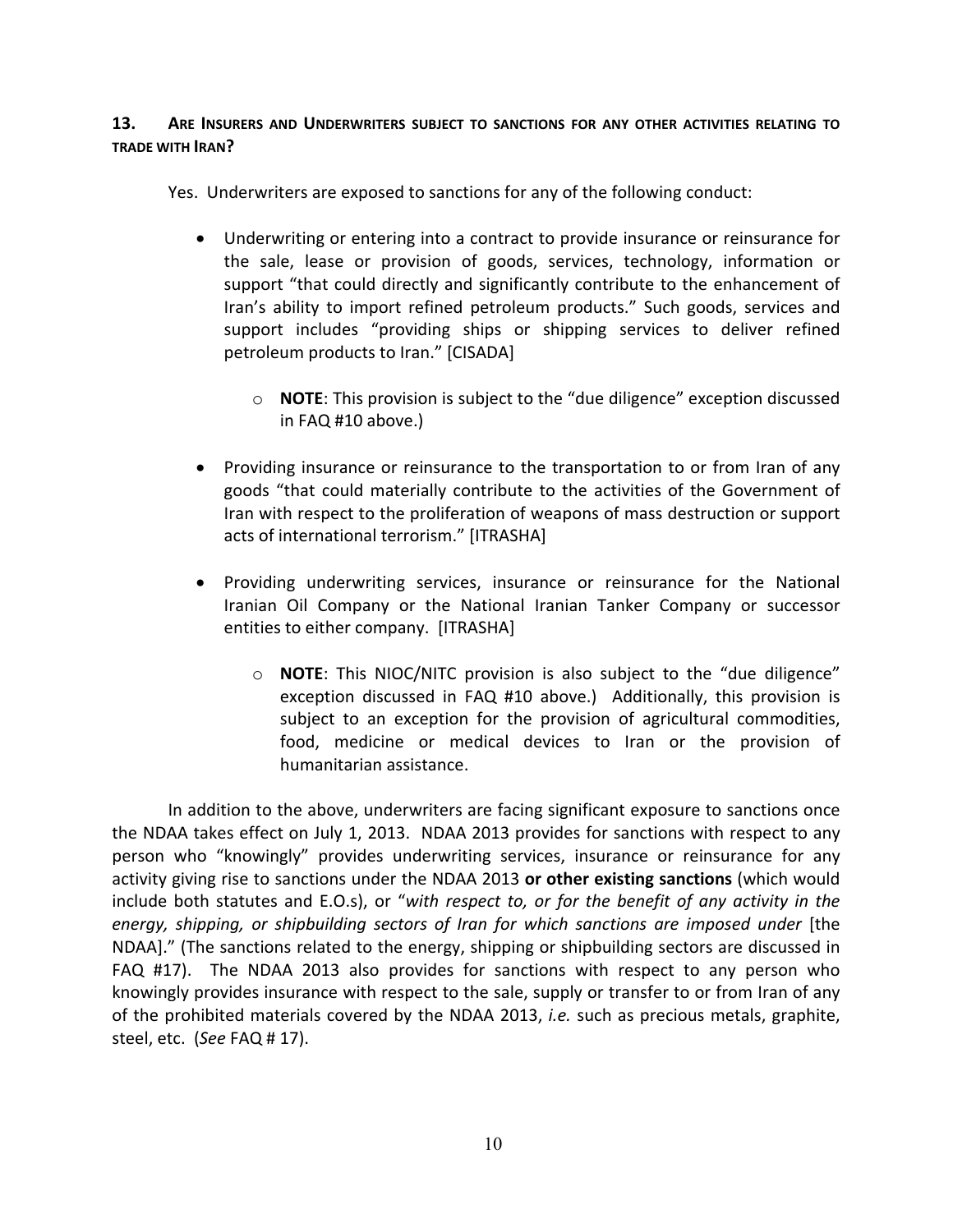x **NOTE**: The imposition of sanctions on underwriters under NDAA 2013 is again subject to the same due diligence exception discussed in FAQ #10.

# **14. WHAT OTHER CONDUCT IS CURRENTLY SANCTIONABLE WITH RESPECT TO FOREIGN PERSONS RELATED SPECIFICALLY TO PETROLEUM, PETROLEUM PRODUCTS, AND PETROCHEMICAL PRODUCTS?**

While not exhaustive, a synopsis of some of the conduct most relevant to the marine and insurance sectors which could result in sanctions is as follows:

- x **Exporting or delivering refined petroleum products to Iran**: knowingly selling or providing to Iran refined petroleum products of certain value or providing goods, services or support of a certain value that "could directly and significantly contribute to the enhancement of Iran's ability to import refined petroleum products" including (i) underwriting for the sale, lease or provision of such goods, services or support, (ii) providing ships or shipping services to deliver refined petroleum products to Iran, and (iii) bartering or contracting by which goods are exchanged for goods, including the insurance or reinsurance of such exchange. (*See* FAQ # 15 for a discussion as to the threshold values required to trigger these sanctions.) [CISADA]
	- o **NOTE**:With respect to underwriters and insurance providers, the legislation provides that they cannot be sanctioned for this conduct if they exercised due diligence to ensure that they do not underwrite or enter into a contract to provide insurance or reinsurance for conduct that is sanctionable.
- x **Investments related to petroleum resources**: knowingly making an investment meeting certain financial thresholds that "directly and significantly" contributes to the enhancement of Iran's ability to develop petroleum resources. [CISADA]
- x **Goods and services related to Iran's domestic production of petroleum products and petroleum resources**: knowingly providing goods, services, or support meeting certain financial thresholds that could directly and significantly contribute to the maintenance or enhancement of Iran's (i) ability to develop petroleum resources located in Iran or (ii) domestic production of refined petroleum products, including any direct and significant assistance with respect to the construction, modernization, or repair of petroleum refineries or directly associated infrastructure, including construction of port facilities, railways, and roads, the primary use of which is to support the delivery of refined petroleum products. (*See* FAQ # 15 for a discussion as to the threshold values required to trigger these sanctions.) [CISADA & E.O. 13590]
	- $\circ$  The U.S. has confirmed that item (ii) is intended to sanction upstream oil and gas activities that go beyond investment to the provision of goods and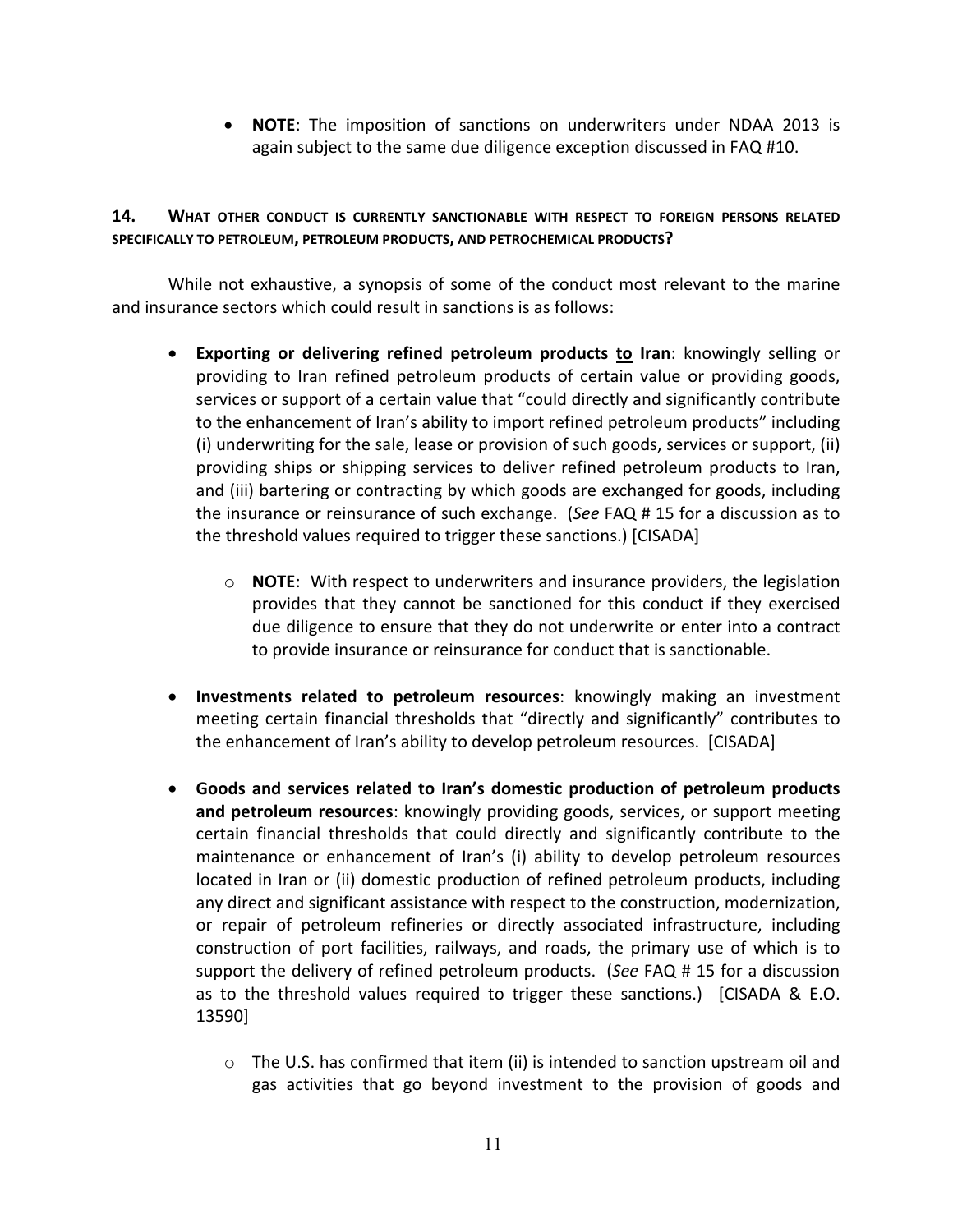services. One such example is providing oil field equipment having a value meeting the minimum monetary limits.

- x **Goods and services related to Iran's domestic production of petrochemical products:** knowingly providing goods, services or support that could directly and significantly contribute to the maintenance or expansion of Iran's domestic production of petrochemical products. [E.O. 13590]
	- o **NOTE**: The monetary threshold for this sanction is slightly lower than for other sanctions. To be sanctionable, these goods or services provided need only have a fair market value of at least \$250K or an aggregate value of \$1 million in a 12‐month period. (*See* FAQ #15 for a discussion as to the threshold values required to trigger these sanctions.)
- x **Transactions related to purchases or acquisition from Iran**: knowingly engaging in a "significant transaction for the purchase or acquisition" from Iran of petroleum, petroleum products, or petrochemical products. [E.O. 13622]
	- o **NOTE**: While this sanction does not specifically refer to transportation, insurance or shipping services, the State Department has indicated informally that this sanction is to be read as broadly as possible and that transporting product (and insuring that transportation) is so integral to purchasing or acquiring that a vessel owner/charterer or insurer might fall within the scope of this sanction.
	- o **NOTE**:Further, the State Department has suggested that "storage" can be considered part of transportation. As such, providing storage (or insuring vessels for such storage) could also be viewed as being integral to the underlying purchase or acquisition such that a person providing such storage or insurance might fall with the scope of this sanction.
	- o **NOTE**: Additionally, guidance from the State Department suggests that the term "from" Iran is not limited to actual loading in Iran but is also intended to capture situations where Iran is the country of origin regardless of the place of loading.
- x **Transactions related to purchases or acquisition of Iranian origin bunkers or bunker blends with Iranian origin components:** the purchase of Iranian origin bunkers potentially falls under the prohibition against knowingly engaging in a "significant transaction for the purchase or acquisition" from Iran of petroleum, petroleum products, or petrochemical products. [E.O. 13622]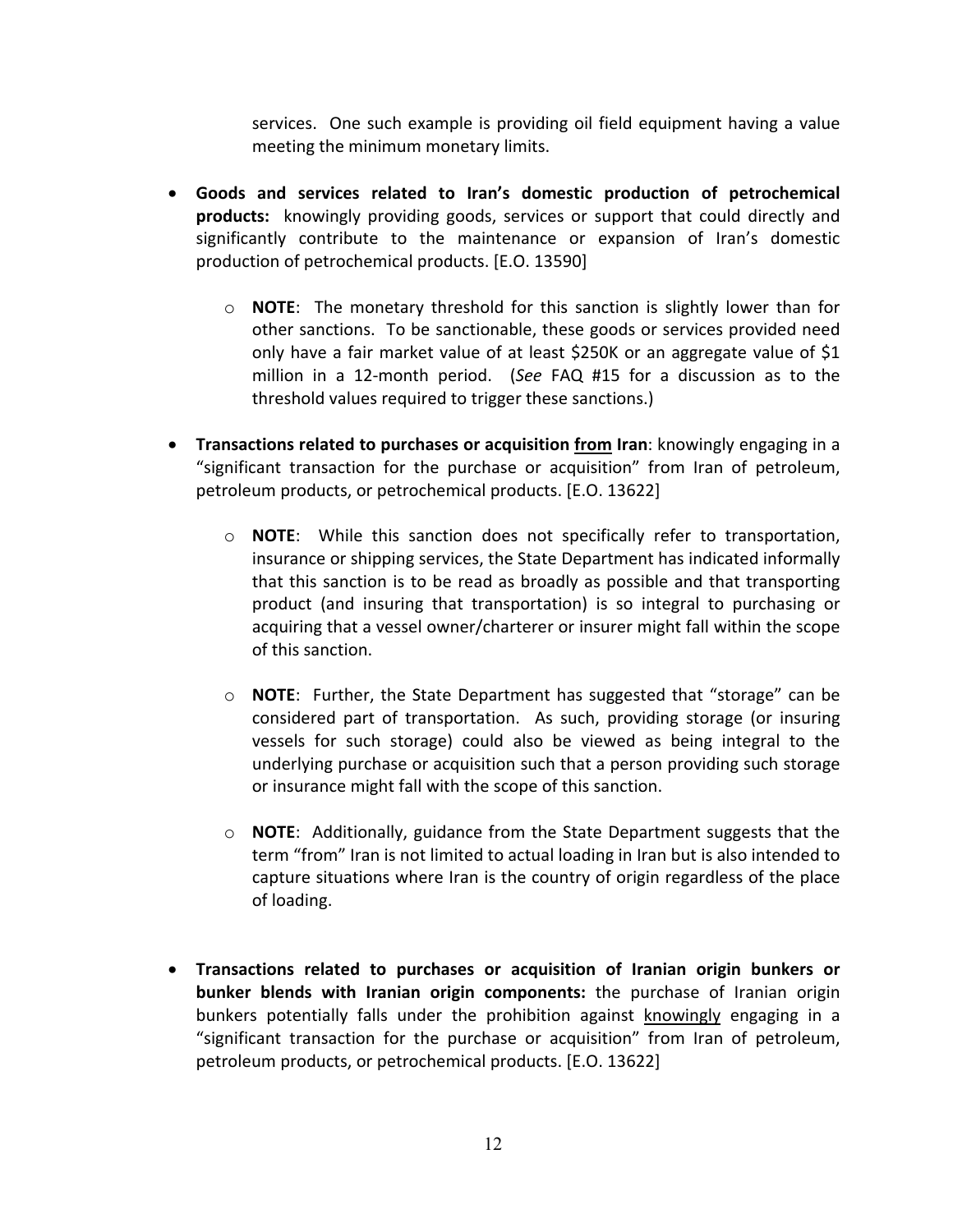- o **NOTE:** Informal discussions with the State Department suggest that there is a risk that the purchase of bunkers in Iran or of Iranian origin bunkers anywhere in the world may be regarded as a potential violation of U.S. sanctions, if the purchase is done "knowingly" and is "significant." A definition of "knowingly" appears in FAQ 7 and while "significant" is not defined, FAQ 7 also provides guidance as to the meaning of that term. Similar considerations apply to the purchase or acquisition of bunker blends containing Iranian origin bunkers.
- o **NOTE:** When purchasing bunkers it would be therefore prudent to inquire as to the origin of the bunkers and whether the bunkers contain any Iranian origin components.
- o **NOTE:** While there is no State Department confirmation on this point, it would seem logical that the purchase of bunkers with Iranian origin components, but blended in a country which holds a NDAA 2012 waiver permitting it to purchase Iranian petroleum, would not be in violation of U.S. sanctions.
- x **Dealings with NIOC, NICO or the Central Bank of Iran**: knowingly and materially assisting, sponsoring or providing financial, material or technological support for, or goods or services in support of, NIOC, Naftiran Intertrade Company, or the Central Bank of Iran, and/or the purchase or acquisition (regardless of the channel) of U.S. bank notes or precious metals by the Government of Iran. [E.O. 13622]

### **15. WHAT IS THE BASIS FOR THE FINANCIAL THRESHOLDS FOR VIOLATIONS OF THE SANCTIONS REFERENCED ABOVE?**

As outlined above, several sanctions provide for the imposition of penalties if certain goods, services or support are provided to Iran with a value that exceeds a financial threshold, usually \$1M per transaction or \$5M in the aggregate over a twelve (12) month period.

In the case of transportation services it is regrettably not clear whether the financial threshold would be based on the value of the transportation provided (for example, ocean freight) or on the value of the prohibited goods carried. The sanctions themselves do not address this point and in informal discussion neither OFAC nor the Department of State has been willing to take a definitive stance.

In the case of insurance services, the State Department has previously suggested that the financial threshold would be based on the value of the premium received by the insurer, although the guidance did not indicate whether the total value would be evaluated on a fleet‐ wide or vessel specific basis. The Acts and E.O.s with financial thresholds all refer to values for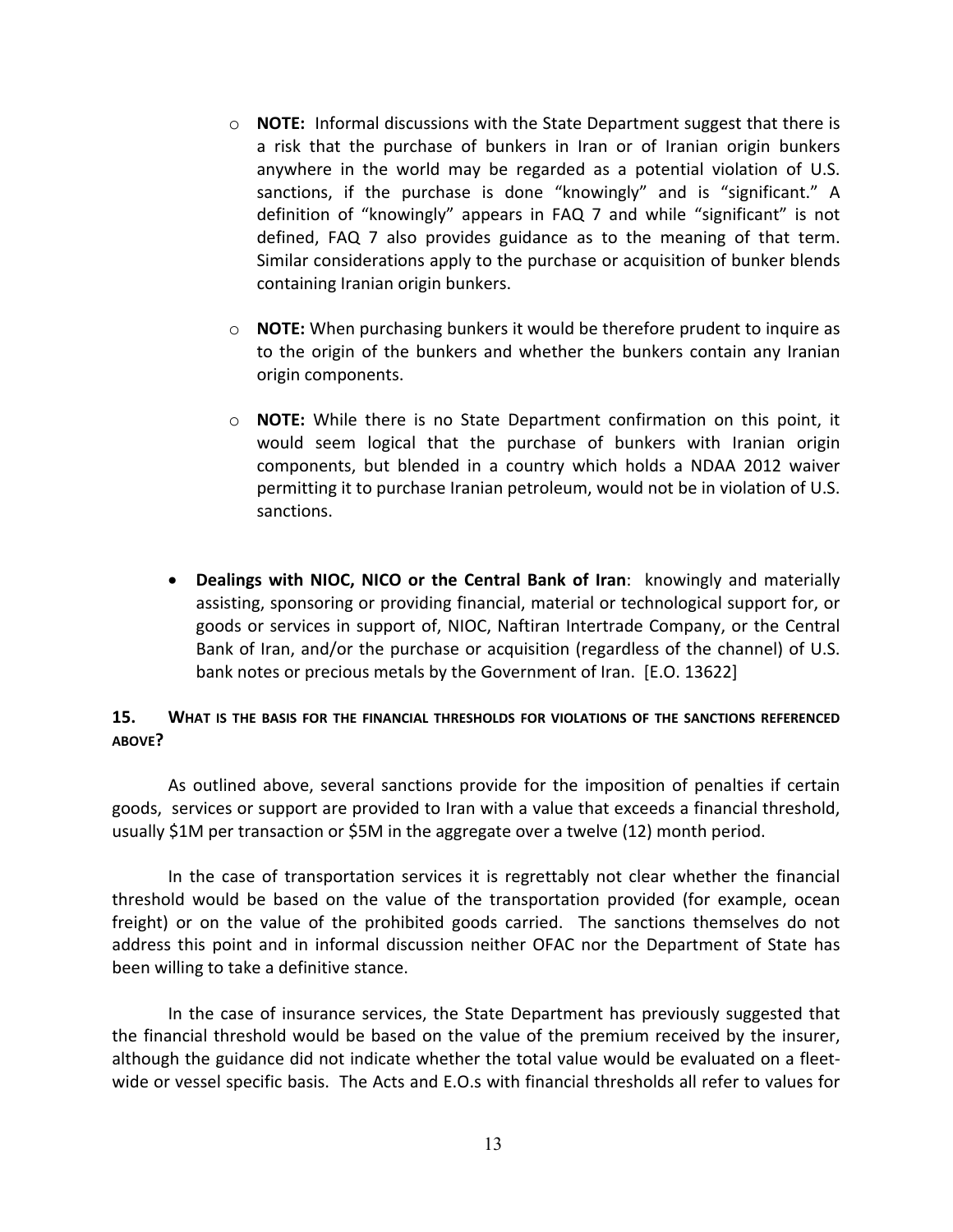a single transaction and aggregate values for a 12 month period. However, absent definitive advice from the State Department in respect of the value for insurance premiums it is not possible to give accurate advice as to whether the relevant transactional value for the purposes of the financial thresholds would be the annual insurance premium or such premium pro‐rated for the period of the offending voyage or voyages. Further, the guidance was provided before the enactment of the NDAA 2013 which broadens the potential exposure faced by those providing insurance services. (*See* FAQ #13). Under the NDAA 2013 (which takes effect on July 1, 2013), underwriters, insurers and reinsurers face potential sanctions for providing services with respect to any transaction that is itself sanctionable conduct under any sanction legislation or E.O. Consequently, if the underlying transaction meets the financial threshold and constitutes sanctionable conduct, an underwriter, insurer or reinsurer arguably could face sanctions even if the premium received does not meet the financial threshold.

## **16. TO WHAT EXTENT DO U.S. SANCTIONS TARGET THE DEVELOPMENT OF WEAPONS OR NUCLEAR TECHNOLOGY AND WHAT BEARING DO SUCH SANCTIONS HAVE ON THE MARINE AND INSURANCE SECTORS?**

- x **Shipping and insurance services**: A person is subject to sanctions if it knowingly sells, leases or provides a vessel, insurance, reinsurance or other shipping services for the transportation to or from Iran of goods that could materially contribute to Iran's activities with respect to the proliferation of weapons of mass destruction or support for acts of international terrorism. [ITRASHA]
- x **Transfers and transshipments**: A person is subject to sanctions if it exports, transfers, permits or otherwise facilitates the transshipment of any goods, services, or other items to any person (wherever located) if it knew or should have known that his actions would likely result in another person (wherever located) exporting, transferring, transshipping or otherwise providing the goods, services, or other items to Iran and those "would contribute materially to the ability of Iran to acquire or develop chemical, biological, or nuclear weapons or related technologies or acquire or develop destabilizing numbers and types of advanced conventional weapons. [ITRASHA]

## **17. TO WHAT EXTENT DO U.S. SANCTIONS SPECIFICALLY TARGET IRAN'S ENERGY, SHIPPING AND SHIPBUILDING SECTORS?**

As of July 1, 2013, the NDAA 2013 becomes effective and it contains broad restrictions on transactions related to Iran's energy, shipping and shipbuilding sectors. While many of the prior sanctions set forth specified monetary thresholds for activities that might give rise to sanctions, the NDAA 2013 does not and instead employs the term "significant" as the standard. Some of the more relevant provisions provide as follows: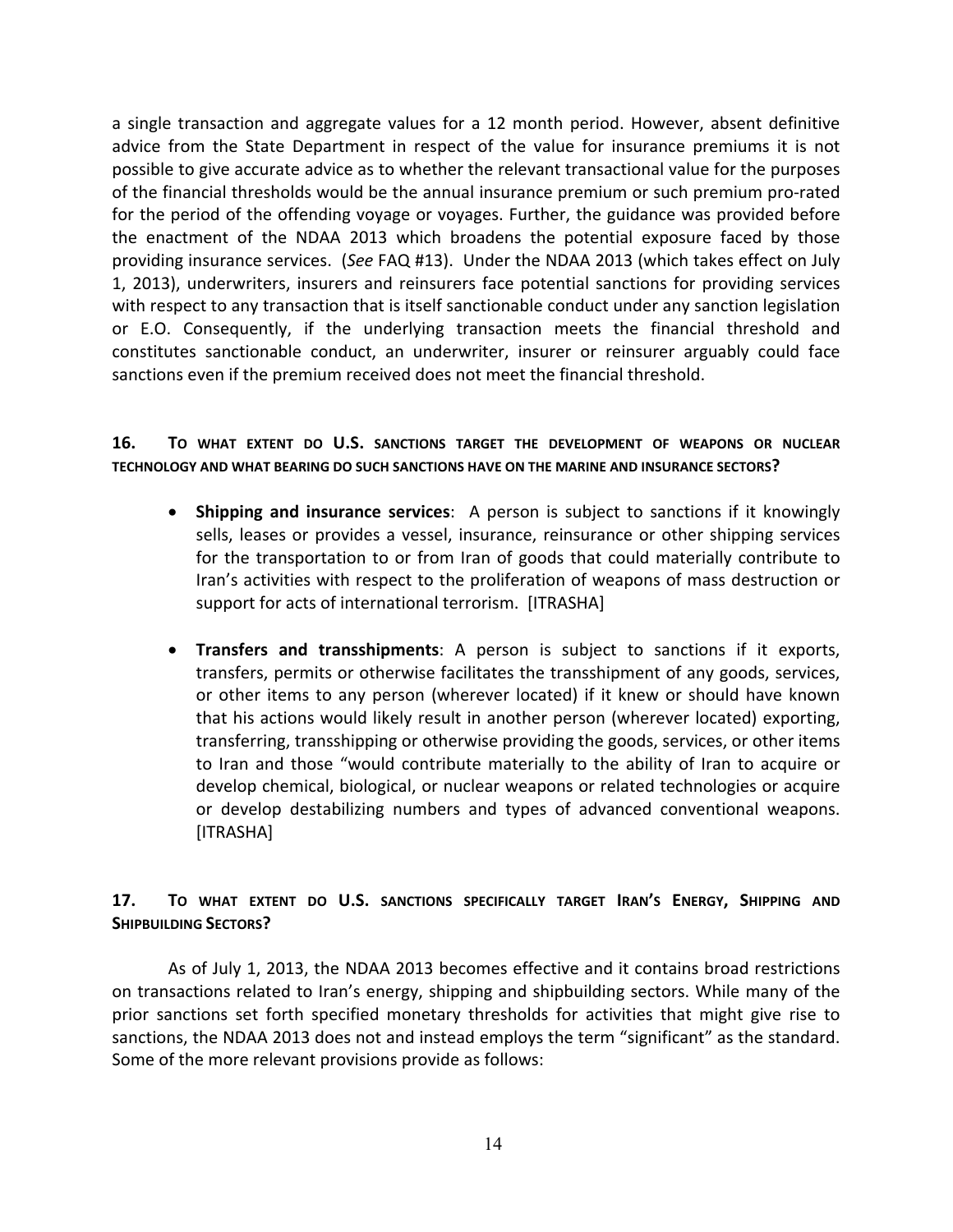- x **Transactions with persons on the SDN list**: A foreign person's property and interests in the United States can be blocked if it knowingly provides "significant" financial, material, technological or other support to, or goods or services in support of, any action or transaction on behalf of any Iranian person on the SDN list.
- x **Transactions related to energy, shipping or shipbuilding**: a foreign person's property and interests in the United States can be blocked if it knowingly provides "significant" financial, material, technological or other support to, or goods or services in support of, any action or transaction on behalf of any person who is a part of the energy, shipping or shipbuilding sectors of Iran or who operates a port in Iran.
	- o **NOTE**: Again, this can obviously be construed broadly to include a wide range of transactions with a port and has not yet been further defined or clarified. However, the State Department and OFAC have advised informally that, at this time, routine calls to Iranian ports with non‐sanctionable cargo would generally not fall within the scope of providing significant support to an operator of an Iranian port.
- x **Transactions with persons involved in energy, shipping, shipbuilding, or port operation**: A foreign person's property and interests in the United States can be sanctioned if it sells, supplies, or transfers to or from Iran "significant" goods or services used in connection with the energy, shipping or shipbuilding sectors of Iran, including the National Iranian Oil Company, the National Iranian Tanker Company and the Islamic Republic of Iran Shipping Lines.
	- o **NOTE**: This can obviously be construed broadly to include a wide range of goods and services and has not yet been further defined or clarified. However, please see the note above under the second bullet point in this FAQ.
- x **Transactions involving precious metals and certain materials**: A foreign person can be sanctioned if it knowingly sells, supplies or transfers, directly or indirectly, to or from Iran: (i) a precious metal (e.g. gold) or (ii) graphite, raw or semi‐finished metals such as aluminum and steel, coal, and software for integrating industrial processes, if those materials are (a) to be used in connection with the energy, shipping or shipbuilding sectors of Iran, (b) sold, supplied or transferred to an Iranian person on the SDN list, or (c) to be used in connection with the nuclear, military, or ballistic missile programs of Iran.

While the NDAA 2013 does not define "services" specifically to include providing insurance, other provisions of the NDAA 2013 specify that providing insurance services for a transaction that otherwise violates the NDAA 2013 (or any other provision of law relating to the